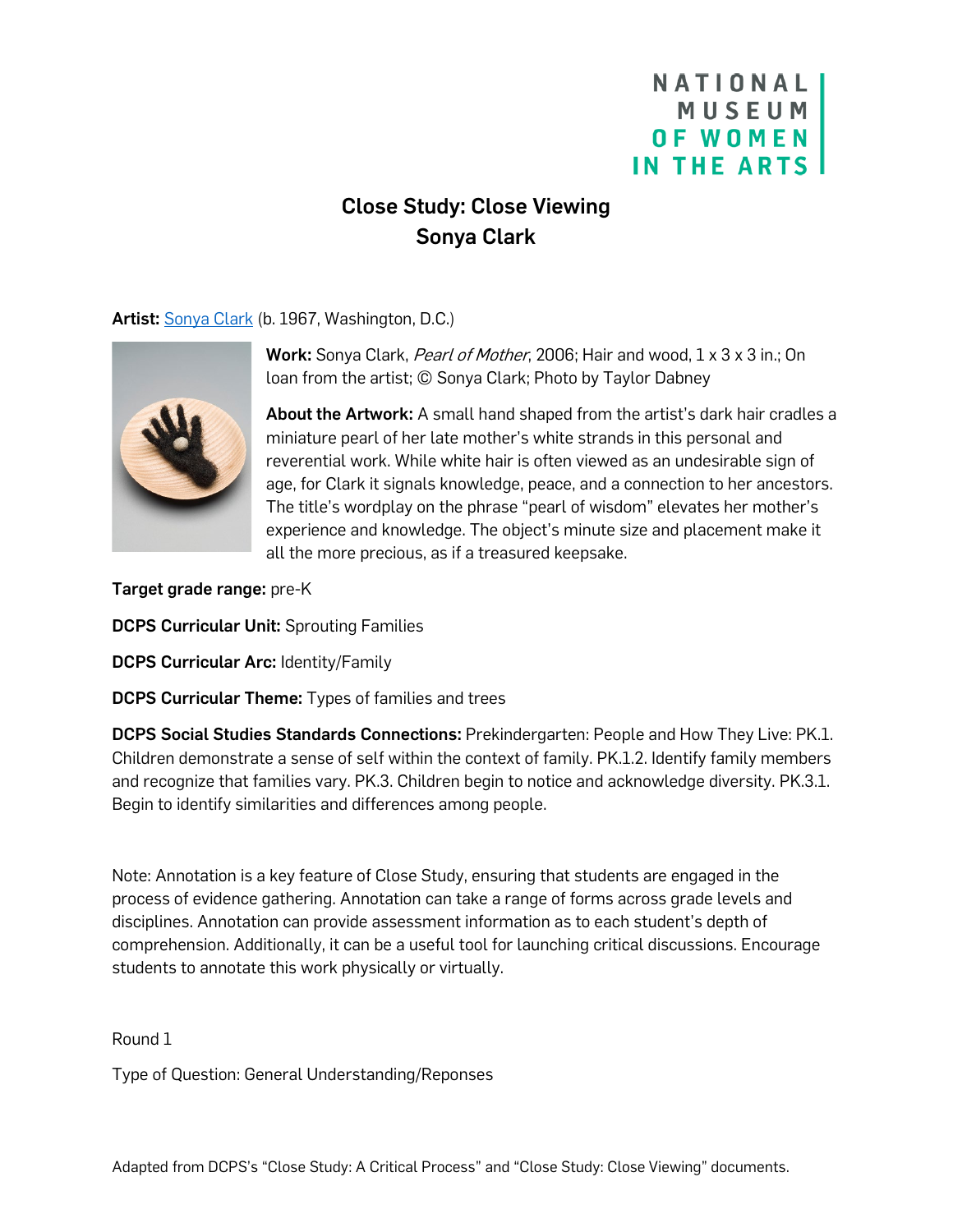### Sample Question: What shapes, lines, and colors do you see?

Guidance: The goal of this conversation is to generate a range of student responses to the work. There is no wrong answer, but rather the idea is to open the conversation and create an environment in which students see the value of both their own opinion and the possible range of opinions.

#### Round 2

Type of Question: Key Details

#### Sample Question: What texture(s) do you see?

Guidance: The conversation should focus on gathering evidence from the image; formal and technical evidence, as well as evidence based on the imagery. Student responses should include discussion of specific visual aspects of the work. You may ask quiding questions such as, "**How do** you think this might feel if we could touch it?" OR "What do you think this is made of?," pushing students to focus on the visual aspects of the work and how they might begin to support the responses discussed in Round 1.

## Round 3

Type of Question: Structure

Sample Question: Imagine you are holding a gift a loved one gave you. You want to show that gift to others and protect it. How might you hold that item in one hand? Two hands? Ask students to model how they would hold the gift.

Guidance: This discussion should focus more specifically on how the structure of the work is supporting the students' interpretations of the work. This conversation might be around compositional strategies, the use of evocative visual designs, or the inclusion of distinct features.

#### Round 4

Type of Question: Intent/Inferences

Sample Question: Sonya Clark likes to repurpose a variety of materials, even hair in some cases. This artwork is made of Sonya Clark's hair as well as her mother's.

Your hair is one of a kind, just like you! And yet, sometimes a person's hair looks and feels like the hair of biological relatives because characteristics are passed down. How is your hair different from and similar to the hair of someone in your family?

Guidance: Unlike the intentional omission of information in other rounds, prior to asking students to respond to this question, the teacher should provide some context for the work. This context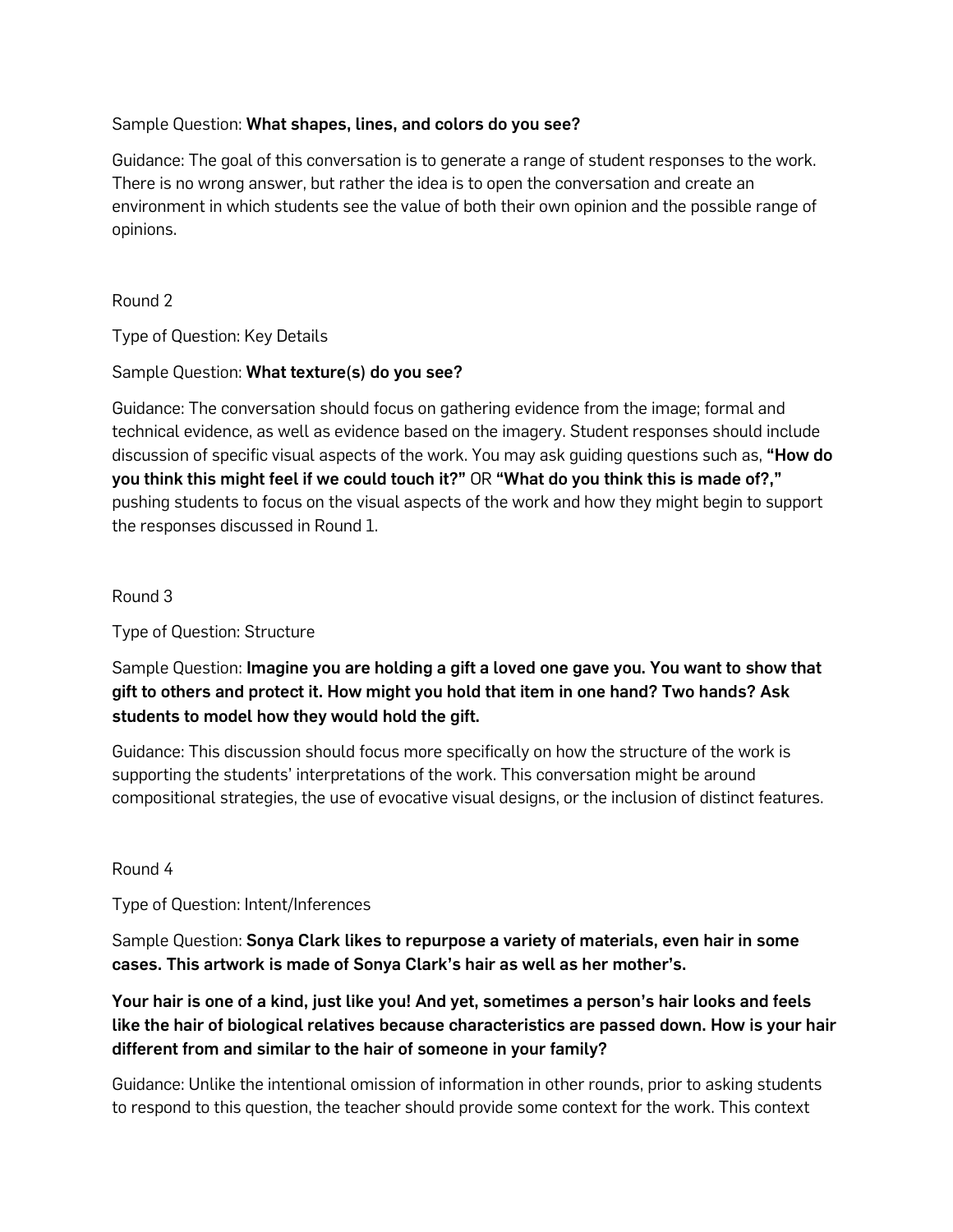should come in the form of another visual work. The nature of the context should promote the goals of the overall lesson or unit. This work might be:

- Another work by the same artist
- A work that serves a similar purpose in a more familiar context
- Another work from the same school, movement, or genre

### Contextual Work:

- Sonya Clark, *Mom's Wisdom or Cotton Candy*, 2011; Photograph, 22 1/4 x 30 in.; National Museum of Women in the Arts, Museum purchase: Members' Acquisition Fund and Belinda de Gaudemar Curatorial Fund; © Sonya Clark; Image courtesy of the artist
	- $\circ$  About the Artwork: Clark's ancestors include people of the Yoruba culture in West Africa, who associate the color white with wisdom—and see white hair as an outward sign of knowledge. In this image, the artist's hands cradle her mother's white hair. Clark's mother's forebears were forced from Africa to the Caribbean as part of the slave trade that fueled the sugar industry (sugar being the main ingredient of cotton candy), which flourished in the region from the sixteenth century.

## Round 5

Type of Question: Opinion/Application

## Sample question: If you could bring something in for "show and tell" about your family, what would it be?

Guidance: This round is asking students to internalize the knowledge and information built in the previous rounds by using the concepts generated to visualize a work that applies to a personal goal of communication. The direction of this question is directly related to the broader thematic goal of the lesson or unit.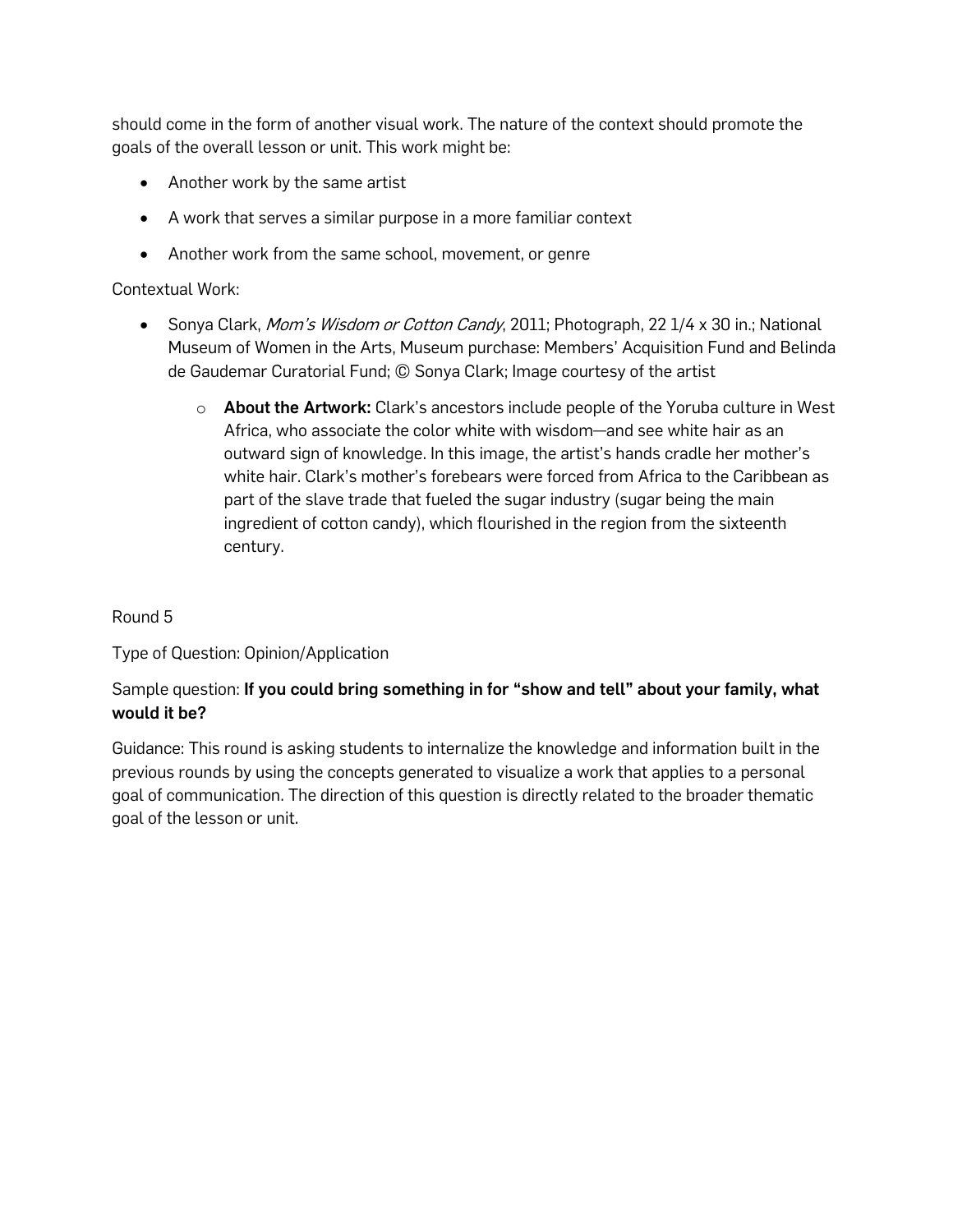

Sonya Clark, Pearl of Mother, 2006; Hair and wood, 1 x 3 x 3 in.; On loan from the artist; © Sonya Clark; Photo by Taylor Dabney